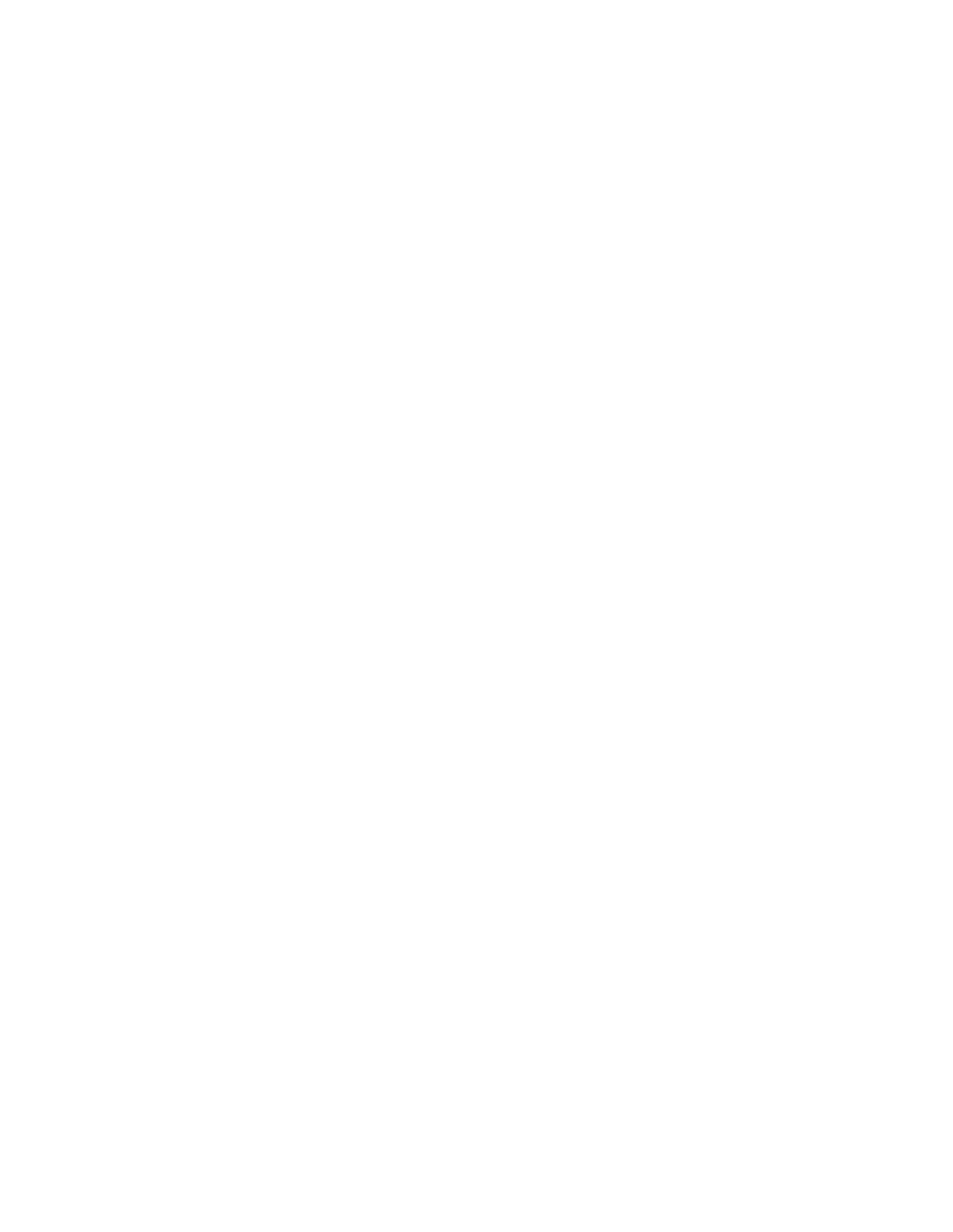## **INTRODUCTION**

- The Brotherhood Fund was established as the Bishop's Fund at the 1931 International Convention, for such purposes as the International Secretary-Treasurer "deemed proper for the advancement of the cause of International".
- From the beginning, the philosophy of using the funds to assist intercontinental travel was generally understood and accepted without being defined in writing. (See *History of Y'sdom*.) The name "Bishop's Fund" was derived from similar funds available to bishops of certain religious denominations to use as they deemed proper.
- The Fund was renamed "Brotherhood Fund" to more clearly define and describe its primary purpose at the 1968 Convention in French Lick, Indiana.
- At the Jamaica Convention in 1973, a new International Constitution was adopted. Because of the many organisational changes, the Fund policy was also revised.
- Additional policy changes were made between 2015 and 2019 to reflect contribution trends and to modernise management of the fund.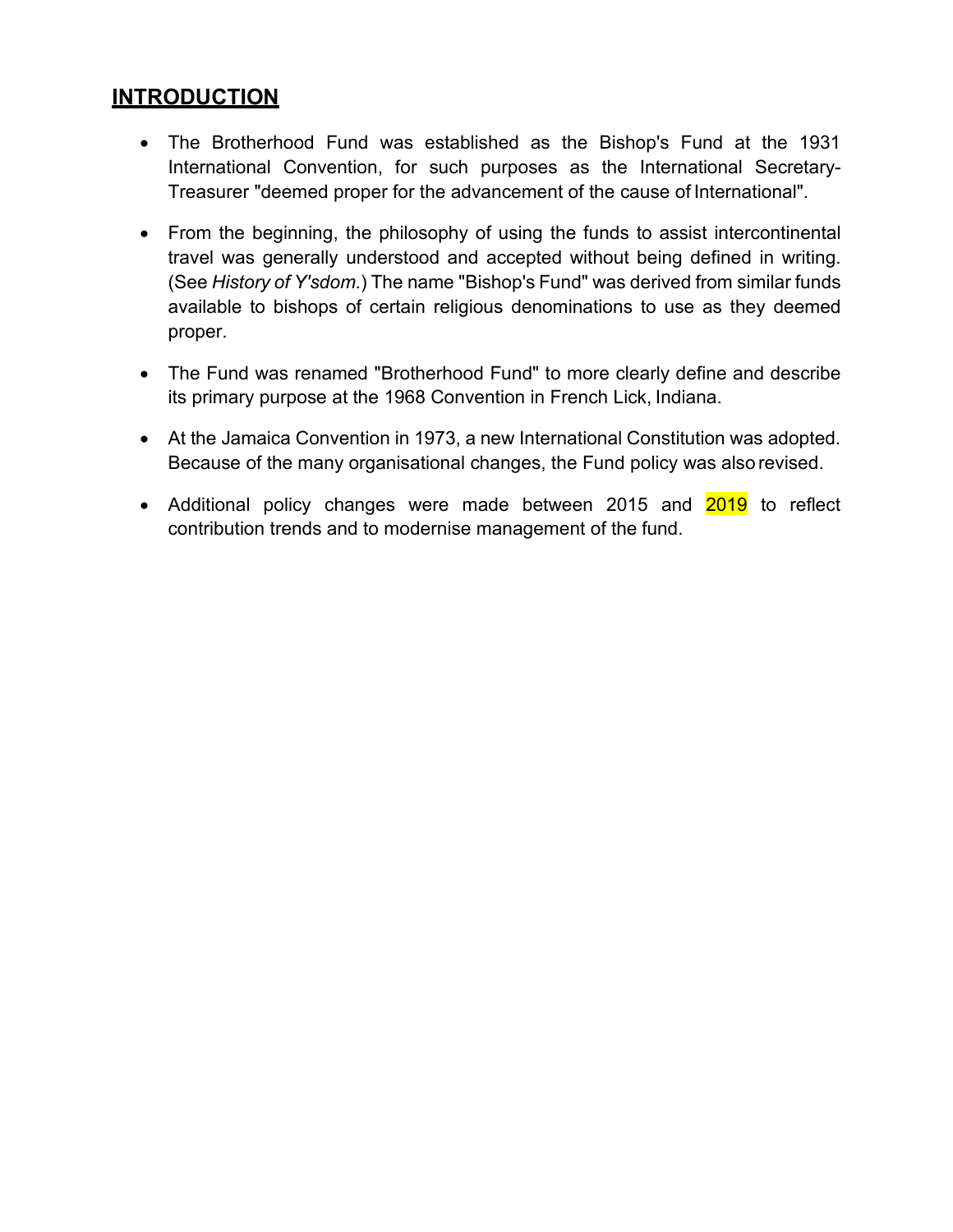## **CONTENTS**

| 1.                                                                |                                                                 |    |  |  |
|-------------------------------------------------------------------|-----------------------------------------------------------------|----|--|--|
| 2.                                                                |                                                                 |    |  |  |
| 3.                                                                |                                                                 |    |  |  |
| 3.1                                                               |                                                                 |    |  |  |
| 3.2                                                               |                                                                 |    |  |  |
| 3.3                                                               |                                                                 |    |  |  |
| 3.4                                                               |                                                                 |    |  |  |
| 4.                                                                |                                                                 |    |  |  |
| 4.3                                                               |                                                                 |    |  |  |
| 4.4                                                               |                                                                 |    |  |  |
| 4.5                                                               |                                                                 |    |  |  |
| 4.6                                                               |                                                                 |    |  |  |
| 5.                                                                |                                                                 |    |  |  |
| 5.1.                                                              |                                                                 |    |  |  |
| 5.2                                                               |                                                                 |    |  |  |
| 5.3                                                               |                                                                 |    |  |  |
| 6.                                                                |                                                                 |    |  |  |
| 6.1                                                               |                                                                 |    |  |  |
| 6.2                                                               |                                                                 |    |  |  |
| 6.3                                                               |                                                                 |    |  |  |
| 6.4                                                               |                                                                 |    |  |  |
| 6.5                                                               |                                                                 |    |  |  |
| 6.6                                                               |                                                                 |    |  |  |
| 6.7                                                               |                                                                 |    |  |  |
| 6.8                                                               |                                                                 | 12 |  |  |
| 7.                                                                |                                                                 |    |  |  |
| 8.                                                                |                                                                 |    |  |  |
| 9.                                                                | Obligations Assumed by the Brotherhood Fund or International 16 |    |  |  |
| 10.                                                               |                                                                 |    |  |  |
| 11.                                                               | Brotherhood Funds with International Accounts Manager  17       |    |  |  |
| 12.                                                               |                                                                 |    |  |  |
|                                                                   |                                                                 |    |  |  |
|                                                                   |                                                                 |    |  |  |
|                                                                   |                                                                 |    |  |  |
| AREA DISCRETIONARY LEADERSHIP CALCULATION IN SWISS FRANC (CHF) 19 |                                                                 |    |  |  |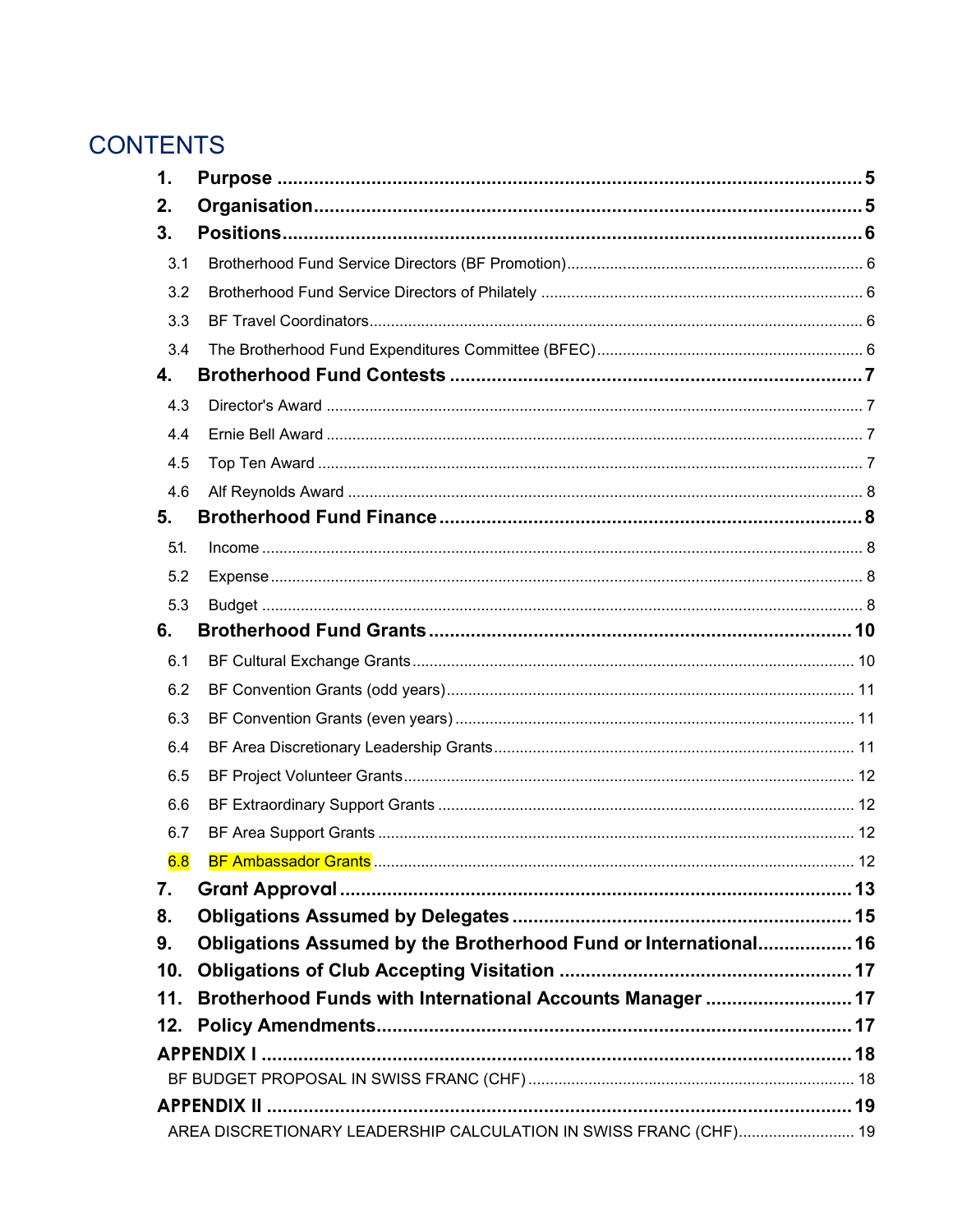## Policy Statement

### *PURPOSE:*

*This document contains all current regulations and associated recommendations for Brotherhood Fund (BF) operation and was established to ensure clarity and consistency in all BF practices.*

#### *SCOPE:*

*This policy applies universally to all working with or in association to the Brotherhood Fund. It has been edited primarily for the Brotherhood Expenditures Committee but may serve as a general reference for all YMI members.*

#### *RESPONSIBILITY:*

*This document is maintained by International Headquarters (IHQ), in cooperation with the Manual Review Committee and is updated as mandated by the International Council (through approved motions).*

#### REVISIONS:

1st edition 1975 revised in 1992, 2015, 2016, 2018, 2019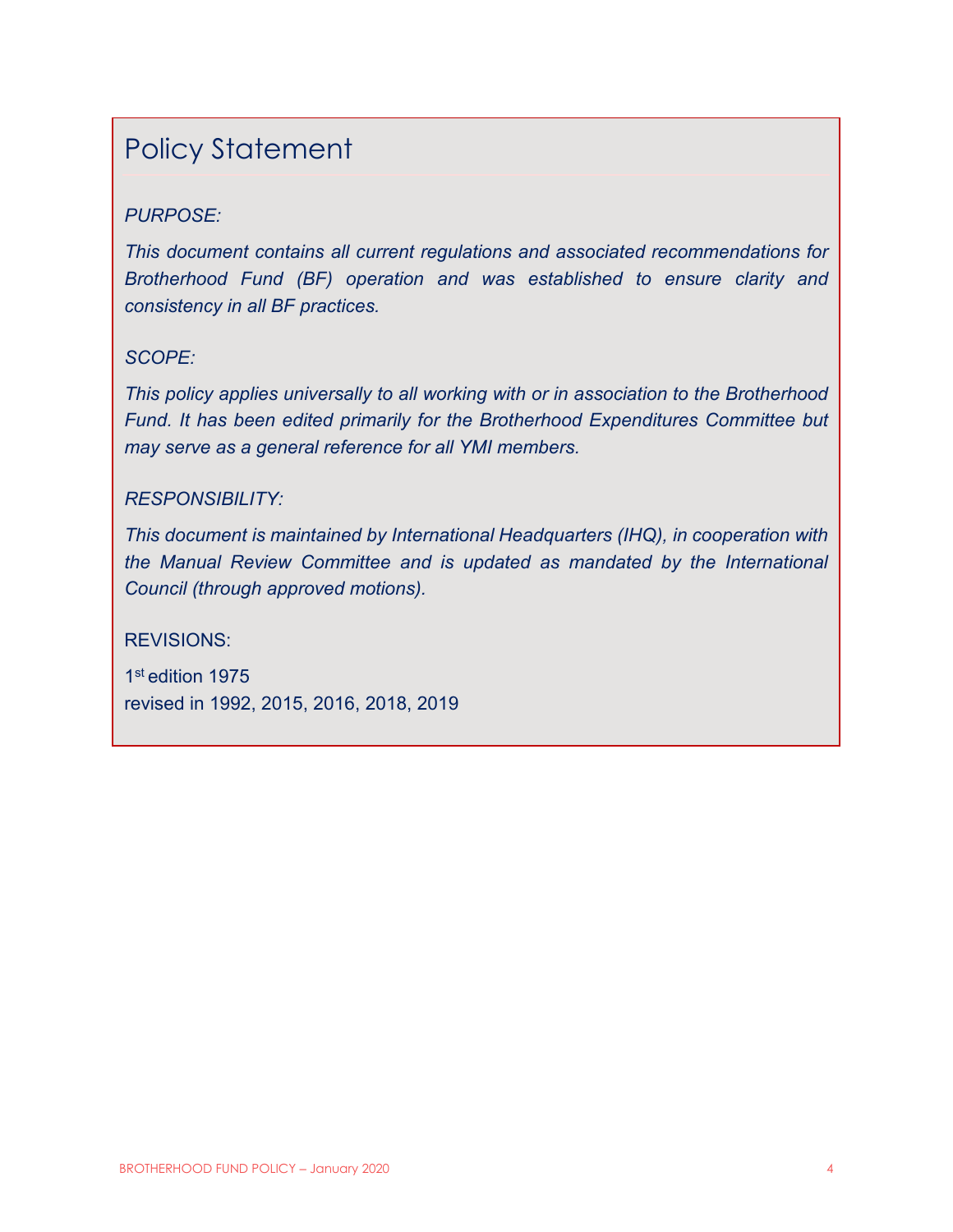## <span id="page-5-0"></span>1. Purpose

- 1.1All BF activity must respect the purpose of the Fund by accomplishing at least one of the following:
	- Fellowship between clubs and members
	- YMC/ YMI partnership
	- Cultural exchange
	- Extension (new members, new clubs)
	- Leadership development/training
	- BF education/training
	- BF delegate hosting and support
	- Subsidise Area & Regional Conventions
	- Subsidise the International Youth Convocation or otherwise support Youth activities/programmes
	- Support International Officer Travel
	- Support ISD attendance of International Conventions

## <span id="page-5-1"></span>2. Organisation

- 2.1.The categories of BF leadership are:
	- BF Promotion
	- BF Travel Coordination
	- BF Expenditure and Grant Selection
- 2.2.BF leadership is appointed:
	- **At the international level** by the incoming IP for his/her term or by the current IP during his/her term and approved by International Council
	- **At the Area level** by the incoming Area President (AP) for his/her term or by the current AP during his/her term.
	- **At the Regional level** by the incoming Regional Director (RD) for his/her term or by the current RD during his/her term.
	- **At the District level** by the incoming District Governor (DG) for his/her term or by the current DG during his/her term.
	- **At the Club level** by the Club President (CP) for his/her term or by the current CP during his/her term.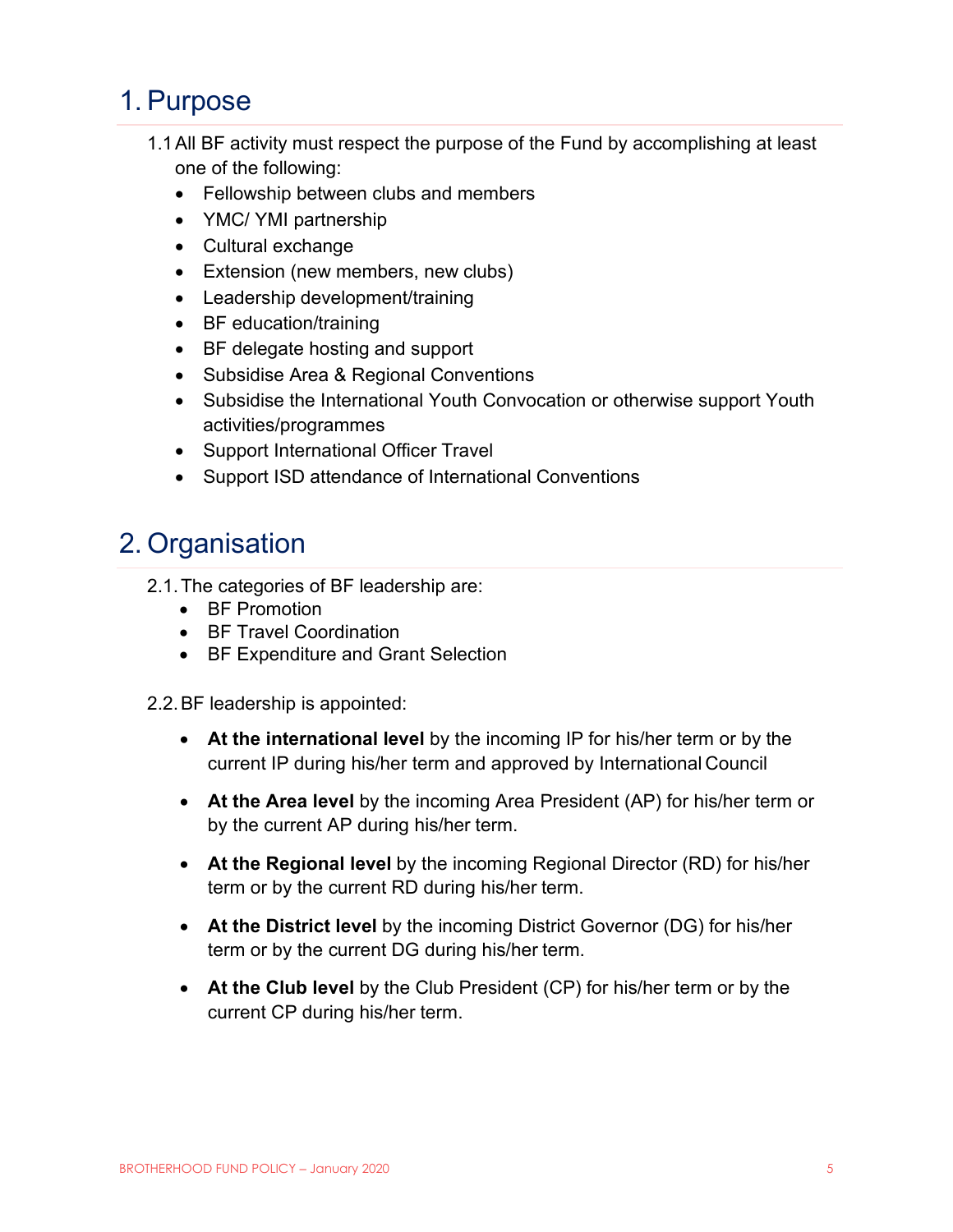## <span id="page-6-0"></span>3. Positions

#### <span id="page-6-1"></span>*3.1Brotherhood Fund Service Directors (BF Promotion)*

- 3.1.1 BF Service Directors for BF Promotion administer the annual Brotherhood Fund Campaign (designed to stimulate contributions by injecting a spirit of competition. (See Brotherhood Fund Contests.)
- 3.1.2 They keep track of BF programme contributions down to the club level for the calculation of the annual BF Awards.
- 3.1.3 They develop, maintain and circulate BF promotional and educational materials to members and potential members. The ISD BF also directs the marketing of stamps through the ASDs of BF Philately where appointed. (Note: there is no ISD BF Philately.)

#### <span id="page-6-2"></span>*3.2 Brotherhood Fund Service Directors of Philately*

3.2.1. ASD Philately is appointed by the Area Presidents if desired. Directors of Philately are concerned primarily with the marketing of postage stamps. Each Director is authorised to make sales agreements with stamp collectors and/or dealers for the greatest financial gain.

#### <span id="page-6-3"></span>*3.3 BF Travel Coordinators*

- 3.3.1 The International Travel Coordinator (ITC) assists each BF delegate to understand the exigencies of international travel and of his/her specific grant. In cooperation with the International Secretary General, the ITC issues visa invitation letters when required. The ITC also assumes responsibility for hospitality to BF delegates during International Conventions.
- 3.3.2 ATCs are appointed by each Area President. The ATCs are responsible for coordination of visitation itineraries (including all local hosting and accommodation arrangements) in consultation with the RDs and/or Regional Travel Coordinators.

#### <span id="page-6-4"></span>*3.4 The Brotherhood Fund Expenditures Committee (BFEC)*

- 3.4.1. The Brotherhood Fund Expenditures Committee is appointed by the International President to:
	- study and recommend to the International Council the BF Delegates Travel Plan
	- receive, evaluate and rule on BF grant applications
	- prepare and recommend to the International Council the BF Expenditures Budget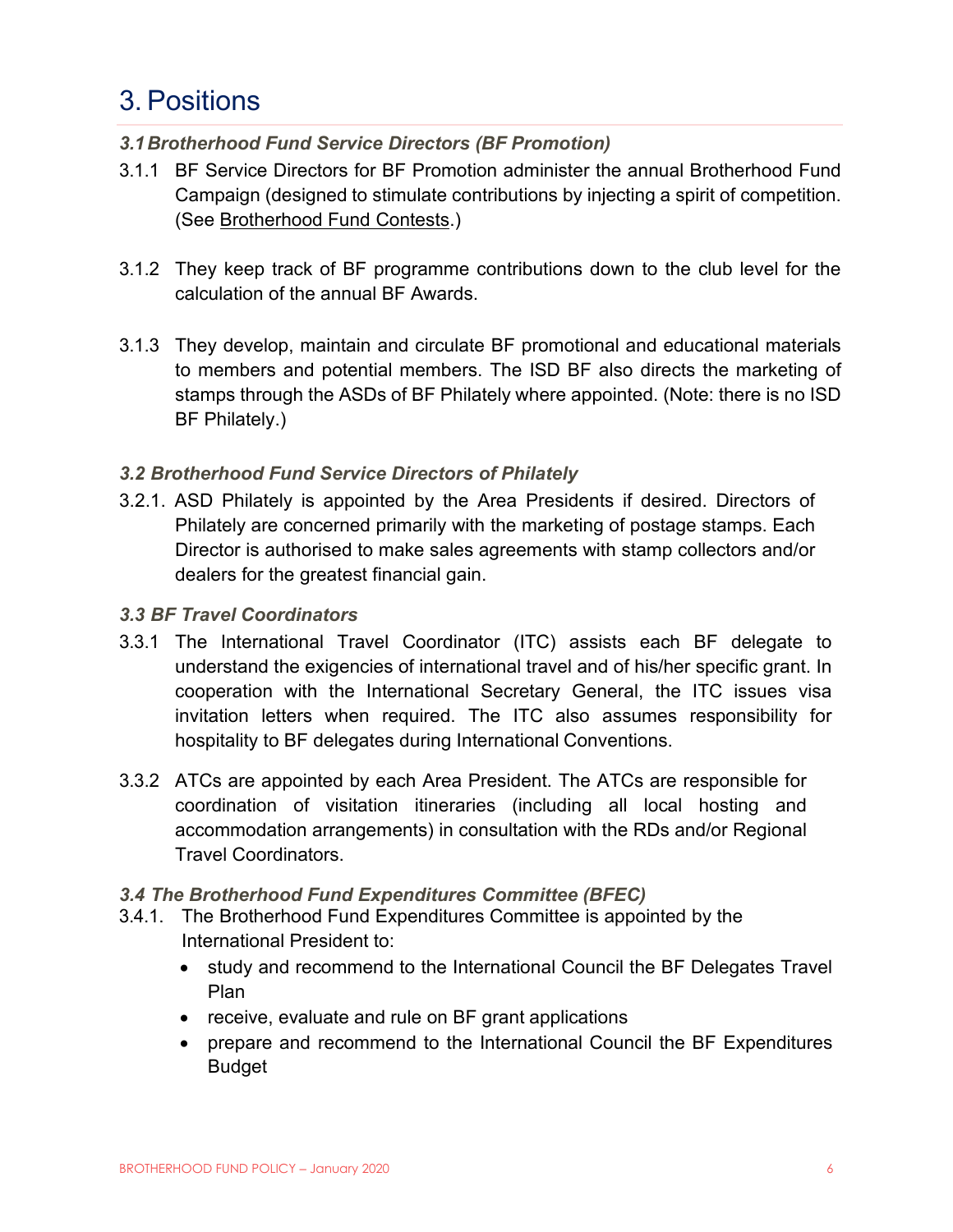- 3.4.2. The Chairperson of the BFEC shall normally be an ICM or Past ICM.
- 3.4.3. The ITC and ISD BF Promotion shall normally be members ex officio, providing support to the BFEC but not actively participating in itswork.
- 3.4.4. The BFECC shall typically present the proposed BF travel plan for the next year to MYM via video conference. The physical presence of the BFECC may be requested (at MYM and possibly other meetings) by special invitation of the IEOs, as deemed necessary.
- 3.4.5. In addition to the Chair (BFECC), the committee will comprise at least one current or past International Council Member.

## <span id="page-7-0"></span>4. Brotherhood Fund Contests

4.1 All Clubs and Regions compete for different awards when contributing cash and/or stamps to the Fund. A club's total contribution is the sum of its cash contributions and its cash from the sale of stamps.

4.2 Information about the contests is announced by the ISD BF Promotion each year and eligibility based on recorded contributions the preceding year. Only contributions received at IHQ by the 31 May deadline for programme donations will be considered.

#### <span id="page-7-1"></span>*4.3 Director's Award*

This award is given to the Region with the largest average total contribution per club based on the number of clubs per last 1 August. Each club in the Region receives a banner patch.

#### <span id="page-7-2"></span>*4.4 Ernie Bell Award*

This award is a banner patch given to the ten clubs with the highest cash contribution from the sale of stamps.

#### <span id="page-7-3"></span>*4.5Top Ten Award*

This award is a banner patch given to the ten clubs with the most in total contributions.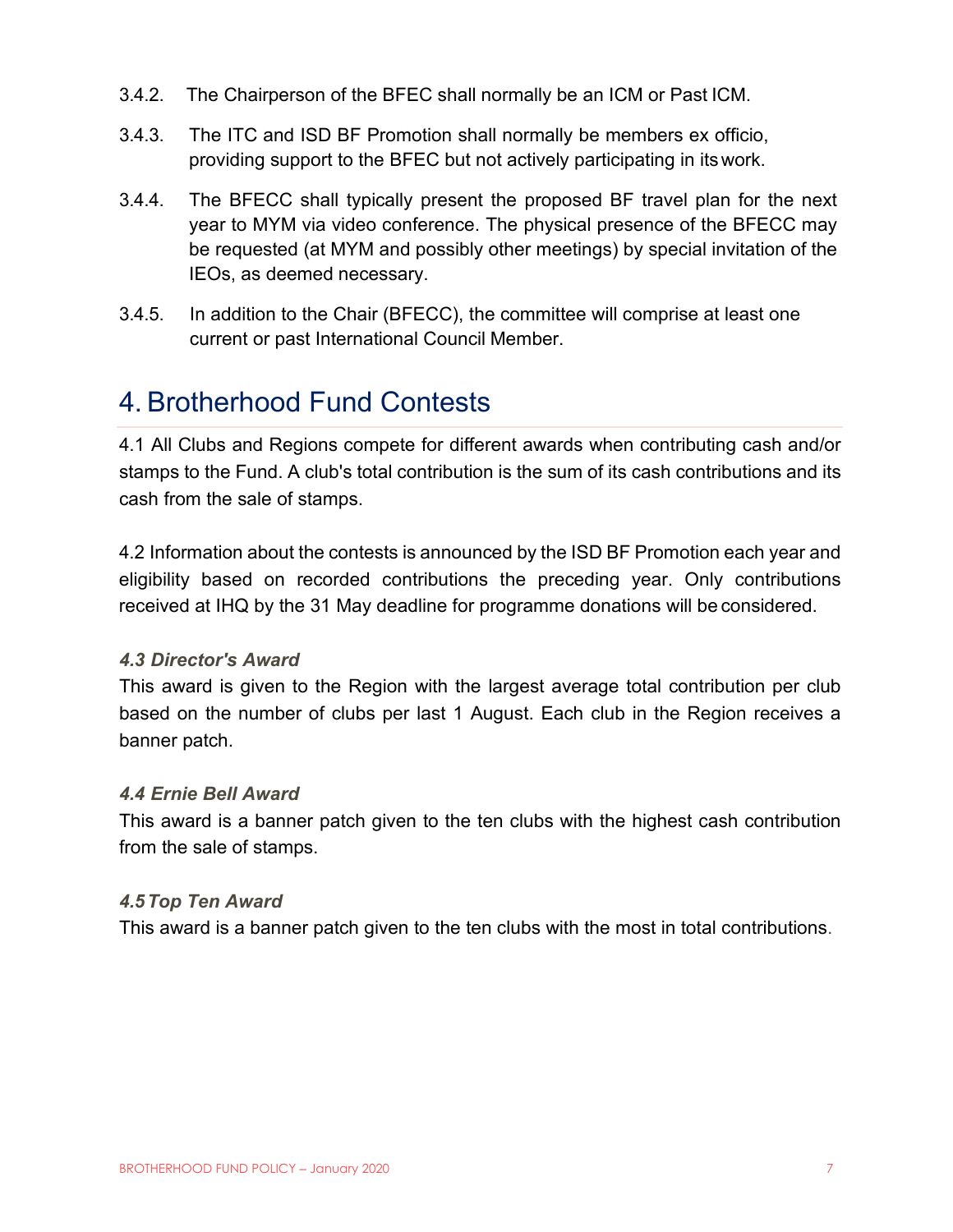#### <span id="page-8-0"></span>*4.6 Alf Reynolds Award*

This award is a banner patch given to clubs reaching a minimum amount of contributions per member as per membership at last 1 August. Five different club patches are presented based on the average contribution per member:

|           | 1st level CHF 5.00 per member  |                       |
|-----------|--------------------------------|-----------------------|
|           | 2nd level CHF 10.00 per member |                       |
|           | 3rd level CHF 25.00            | per member            |
| 4th level |                                | CHF 50.00 per member  |
| 5th level |                                | CHF 100.00 per member |

## <span id="page-8-1"></span>5. Brotherhood Fund Finance

#### <span id="page-8-2"></span>*5.1. Income*

- Club contributions paid to International Headquarters
- Revenue from stamp sales transferred to International Headquarters

#### <span id="page-8-3"></span>*5.2 Expense*

- BF administration
- Grants & subsidies
- Youth Convocation and Youth work (through Operating Account)
- International Officer Travel (through Operating Account)

*The Areas shall assume responsibility for the reimbursement of expenses of the Brotherhood Fund leaders within their jurisdiction, as they see fit. The Area/Region may use up to 5% of BF cash contributions for this purpose. Such use of contributions must be reported to the ISD BF and to IHQ. The original amounts will be considered in the calculation of awards*

#### <span id="page-8-4"></span>*5.3 Budget*

- 5.3.1. The Chairperson of the BFEC shall submit to the International Council, BF expenditure plans as part of his/her report to ICM, or as requested, for a threeyear period (current, provisional and pre-provisional budgets) based on income results and trends. See Budget sample in [Appendix](#page-18-0) I.
- 5.3.2. Unless income prohibits, a total of CHF 27 000 must be included in the BF budget as follows:
	- CHF 19 200: 8 BF Cultural Exchange Grants (1 per Area at CHF 2 400 maximum per grant)
	- CHF 4 000: 2 BF Project Volunteer Grants (CHF 2 000 maximum per grant)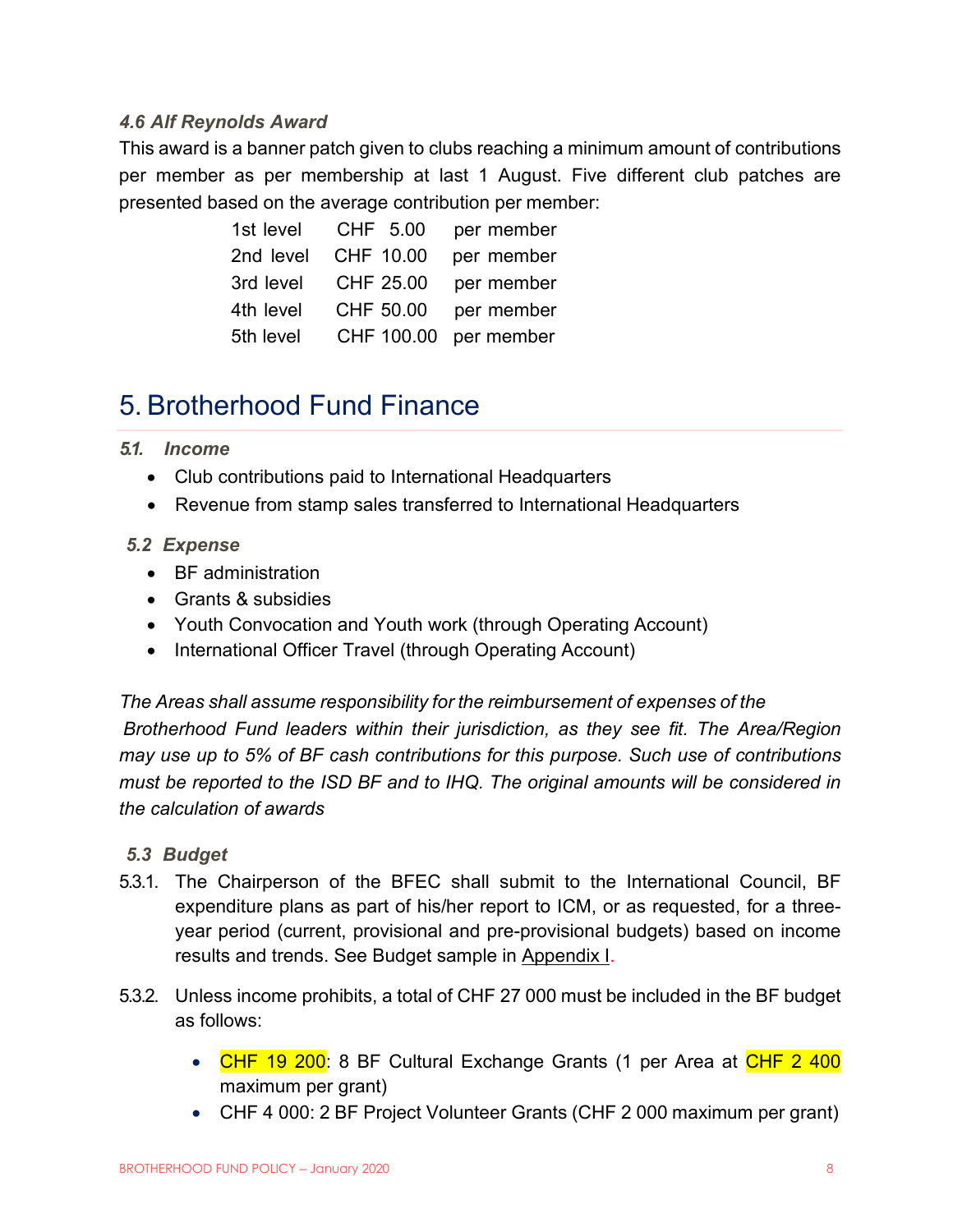- CHF 2 000: BF Area Support Grant/s (number and allocation at the discretion of the BFEC)
- CHF 1 000: BF Extraordinary Support Grants (grant allocation at the discretion of the BFEC, CHF 100 maximum per grant)
- 5.3.3 In addition, the BFECC shall include in his/her budget:
	- In odd years, CHF 12 000 for BF Convention Grants for Area Conventions, CHF 1 500 per Area
	- In even years,15% of BF income the previous year up to CHF 18 000 for International Conventions, maximum CHF 2 250 per Area
- 5.3.4 The BFEC shall adjust grant amounts based on income results to ensure that the total does not exceed fifty percent (50%) of the projected income.
- 5.3.5 The BFECC shall calculate five percent (5%) of the total BF income from the previous year, and 80% of the past year's unused grants or unallocated money as the BF Reserve. The BF Reserve is to be used at the discretion of the BFEC and is typically employed to support economically weak Regions in hosting BF Delegates. It may also be used to subsidise International Convention attendance by any International Service Director where his/her participation is deemed important. Based on ICM19 Motion 15, it may also be used to support extension work in new countries as part of the BF Ambassador programme within the Challenge 22 construct for strengthening membership. BF Ambassador grants will cover the travel costs of delegates visiting clubs in new countries or territories in the process of chartering, or newly chartered, to offer support in the form of training and/or mentorship. This account should always maintain a minimum balance of CHF 10 000.This account should maintain a minimum balance of CHF 10 000.
- 5.3.6 For Regions which have economic difficulties (as defined by BFEC) in hosting BF Delegates, an amount of up to 50% of the delegate's travel costs in the Region, or between Regions, can be covered if approved by the BF Expenditures Committee. Actual coverage is determined based on the amount in the BF Reserve. The web-based BF Delegate Planning Form, due 15 December, allows APEs to indicate to the BFEC if such support in desired. The BFEC shall announce available funding by MYM each year, (or no later than 15 March when there is no MYM). This support will not exceed CHF 10 000 annually**.** BF Reserve funds, up to an additional CHF 10 000 annually, may be requested to finance carbon offset projects recommended by the Environmental Committee and approved by International Council.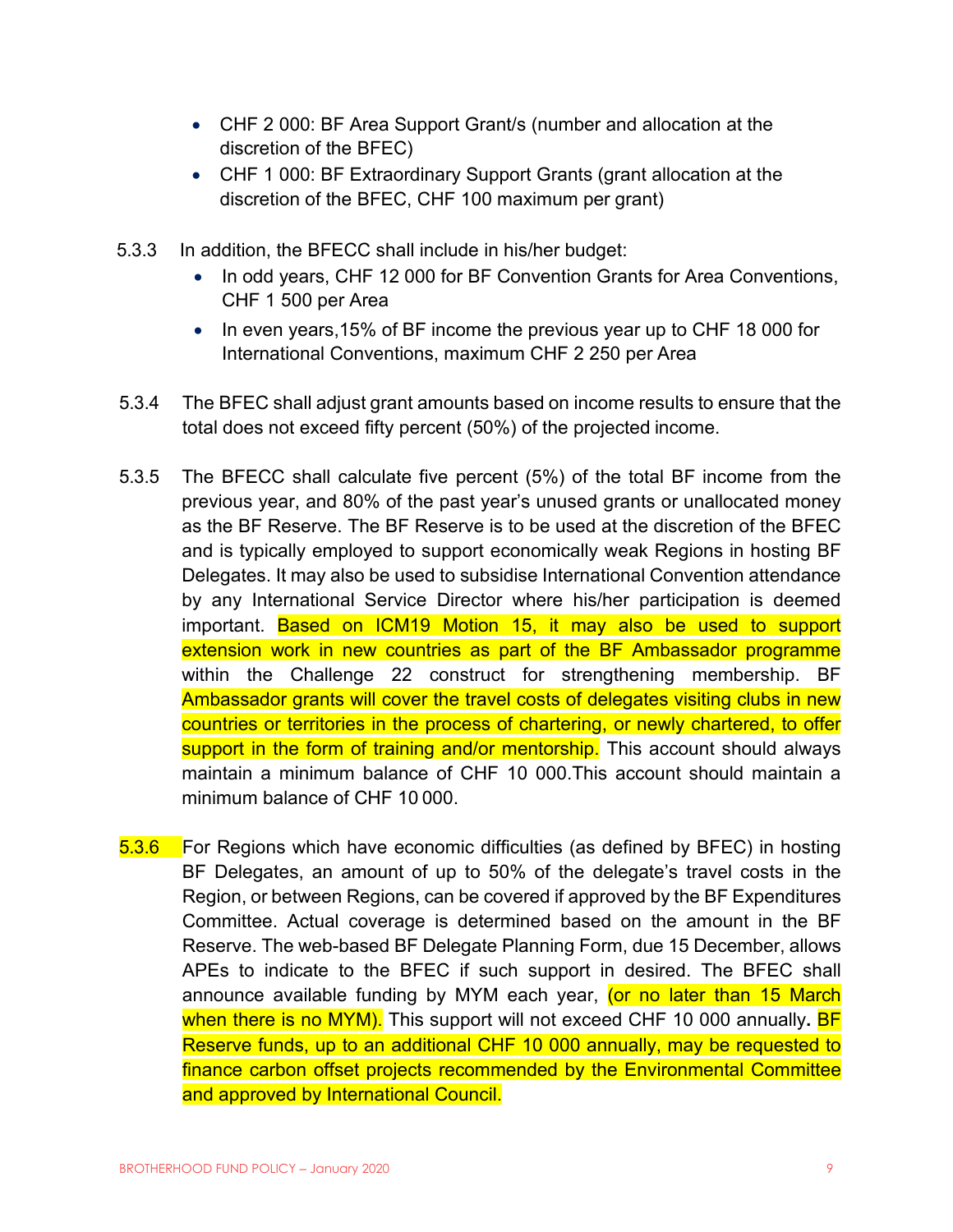- 5.3.7 Twenty percent (20%) of the total BF income from the preceding year, up to CHF 25 000, is reserved for Areas in the form of BF Area Discretionary Leadership (ADL) Grants to be used for BF promotion and/or BF related activities. Typically, ADL has been used to subsidy (or partially subsidy) extension efforts, club visitations, conventions and trainings. Fifty percent (50%) of the available budget is divided equally among the Areas and the remaining 50% distributed based on the preceding year's contribution by each individual Area – 50% total contribution \* (Area contribution / 50% total contribution). See ADL Calculation sample in Appendix II.
- 5.3.8 BF administration accounts for 10% of BF income the previous year and is available to cover approved BF leader expenses.
- 5.3.9 In even years, the BFECC shall reserve 12 to 15% of projected BF income for the organisation of that year's Youth Convocation, depending on available funds.
- 5.3.10 In odd years, the BFECC shall reserve 2 to 5 % of projected BF income to support general youth activities, depending on available funds.
- 5.3.11 Every year, the BFECC shall reserve 12 to 15% of project BF income for the Operating Account to support approved travel of YMI's International Officers, depending on available funds.
- 5.3.12 The BFECC is encouraged to adopt the BF income target established by the IP in the provisional year budget.
- 5.3.13 The BFECC is encouraged to use the average of the past three year's BF income in the pre-provisional year budget.

## <span id="page-10-0"></span>6. Brotherhood Fund Grants

- <span id="page-10-1"></span>*6.1 BF Cultural Exchange Grants*
	- There are eight (8) BF Cultural Exchange grants per year, generally one per Area.
	- These grants subsidise the travel of approved delegates to other Areas in the interest of fellowship, cultural exchange, experience sharing and personal /leadership development
	- The maximum subsidy amount for BF Cultural Exchange Grants is CHF 2400 per grant
	- •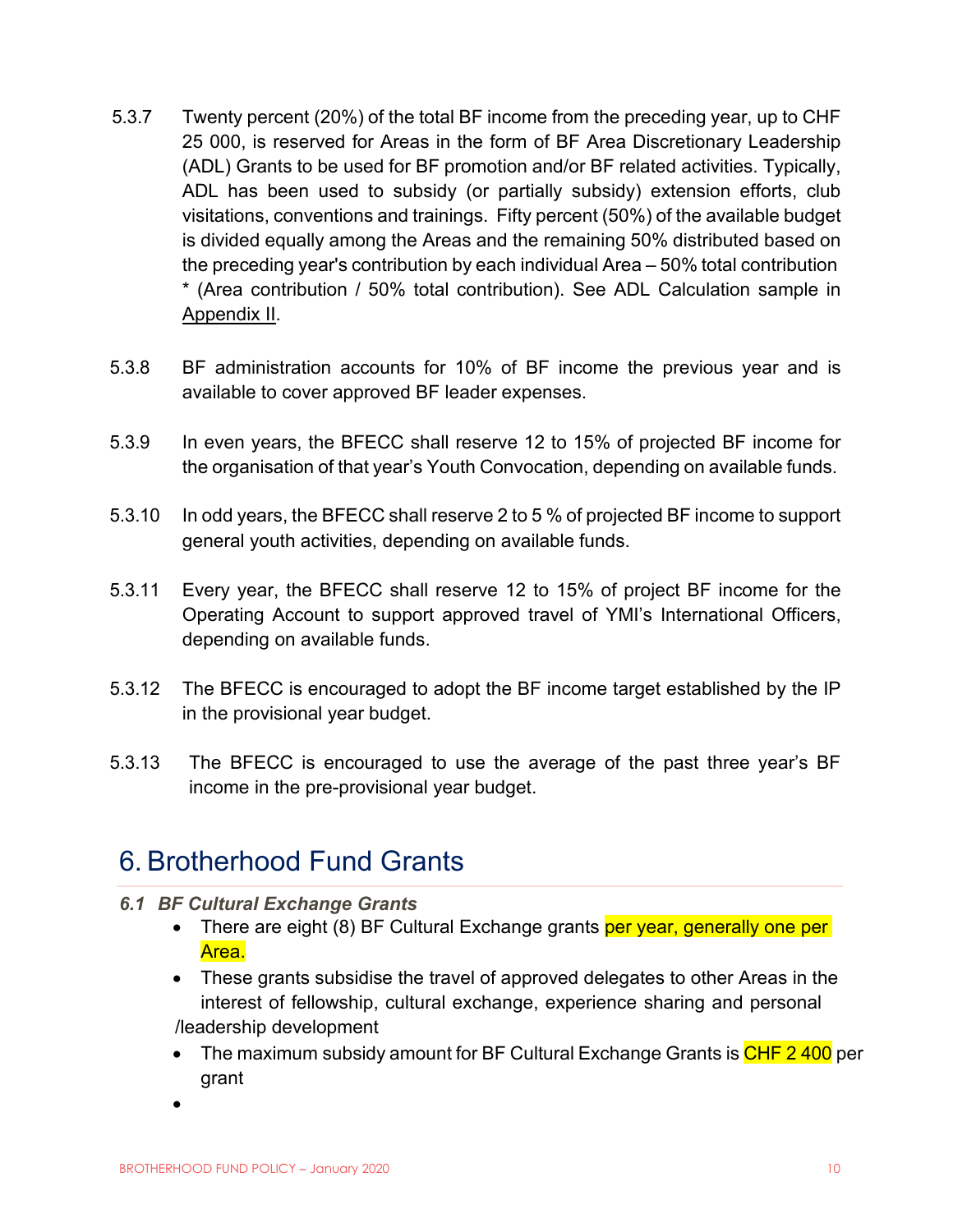#### <span id="page-11-0"></span>*6.2 BF Convention Grants (odd years)*

- Each Area is allocated a set amount (CHF 1 500) for grants in years when there is no International Convention.
- The grant money is distributed at the discretion of the Area leadership to BFECC- approved delegates from clubs in good standing for attending:
	- o that Area's next convention
	- o another Area's convention by invitation
- These convention grants may also be used by the Area Troika to sponsor (or partially sponsor) local convention attendance by foreign (non- Area) Y's Men, Y's Menettes or YMCA members.
- Grants exceeding CHF 800 are discouraged unless exceptional circumstances can be demonstrated.

#### <span id="page-11-1"></span>*6.3 BF Convention Grants (even years)*

- *Each Area should strive to send a minimum of two (2) BFECC-approved delegates from clubs in good standing to International Conventions.*
- The value available per Area will be determined annually based on BF income the preceding year (at most 15% of BF contributions) with no individual grant to exceed CHF 1 125 and covering a maximum of 75% of a delegate's travel and attendance costs.
- The BFEC, at time of announcing the opening of the application period, will suggest to each Area a number of grants it feels the Area should be able to support, taking into consideration the distance to the IC venue

#### <span id="page-11-2"></span>*6.4 BF Area Discretionary Leadership Grants*

- These grants take the form of an annual allocation to each Area, determined in part by the contributions received the preceding YMI year.
- Areas contributing more receive proportionately more grant money.

(Brotherhood Fund Expenditure)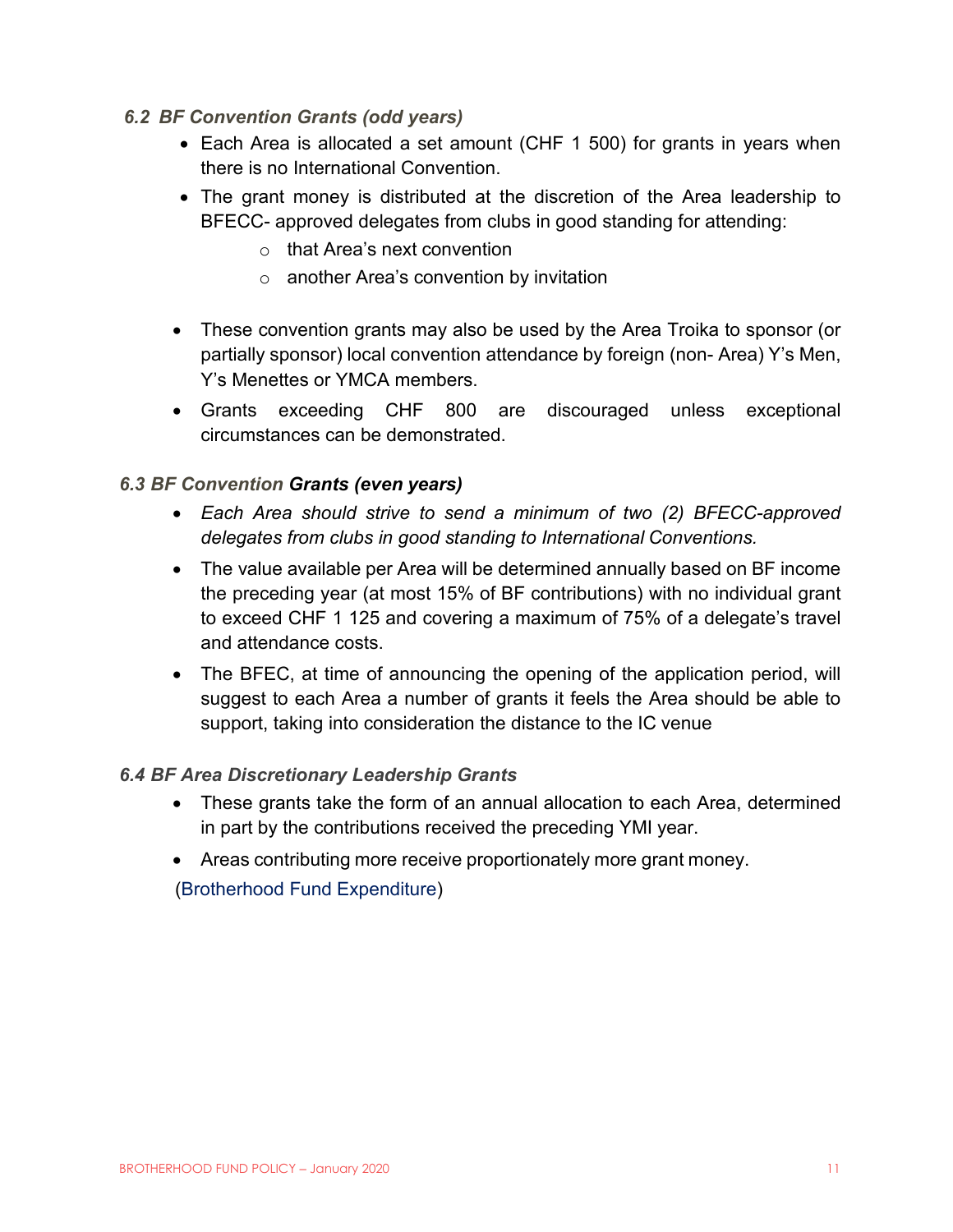#### <span id="page-12-0"></span>*6.5 BF Project Volunteer Grants*

- 6.5.1. There are two (2) grants to volunteer at active TOF projects annually.
- 6.5.2. BF Project Volunteer Grants offer partial funding to recipients, up to 50% of associated and approved costs, capped at CHF 2 000.
- 6.5.3. Y's Youth and Young Members may apply for these grants, in addition to Y's Men and Y's Menettes.

#### <span id="page-12-1"></span>*6.6 BF Extraordinary Support Grants*

- 6.6.1. These grants provide an additional and exceptional source of support where a club, District, Region or Area may have difficulty hosting or sending a BF Delegate.
- 6.6.2. The annual budget for BF Extraordinary Support Grants is CHF 1 000 with no individual grant exceeding CHF 500.

#### <span id="page-12-2"></span>*6.7 BF Area Support Grants*

- 67.1. These grants support emerging leaders' travel to or participation in important Area or Regional meetings, where geographic distances makes the trip prohibitively expensive without subsidy.
- 6.72 The total annual budget is CHF 2 000, with the number of grants and amounts at the discretion of the BFECC.

#### <span id="page-12-3"></span>*6.8 BF Ambassador Grants*

- 6.8.1 These grants subsidise only the travel to/from the site of a remote new club where there is currently no YMI presence for qualified persons (meeting eligibility requirements in Section 7, preferably with good communication skills and from the sponsor club) prepared to give training and initial support.
- 6.8.2 BF Ambassador Grants will only be available when the BF Reserve Fund is in excess of CHF 10 000 after all other costs have been calculated.
- 6.8.3 The maximum subsidy per grant is CHF 2 000 but may be less depending on the status of the BF Reserve. The BFEC will communicate the amount available within the BF budget each year.
- 6.8.4 Of a time-sensitive nature, grant requests will be reviewed and decided upon by the BFEC and IEOs in consultation as they are submitted (first come/ first served basis).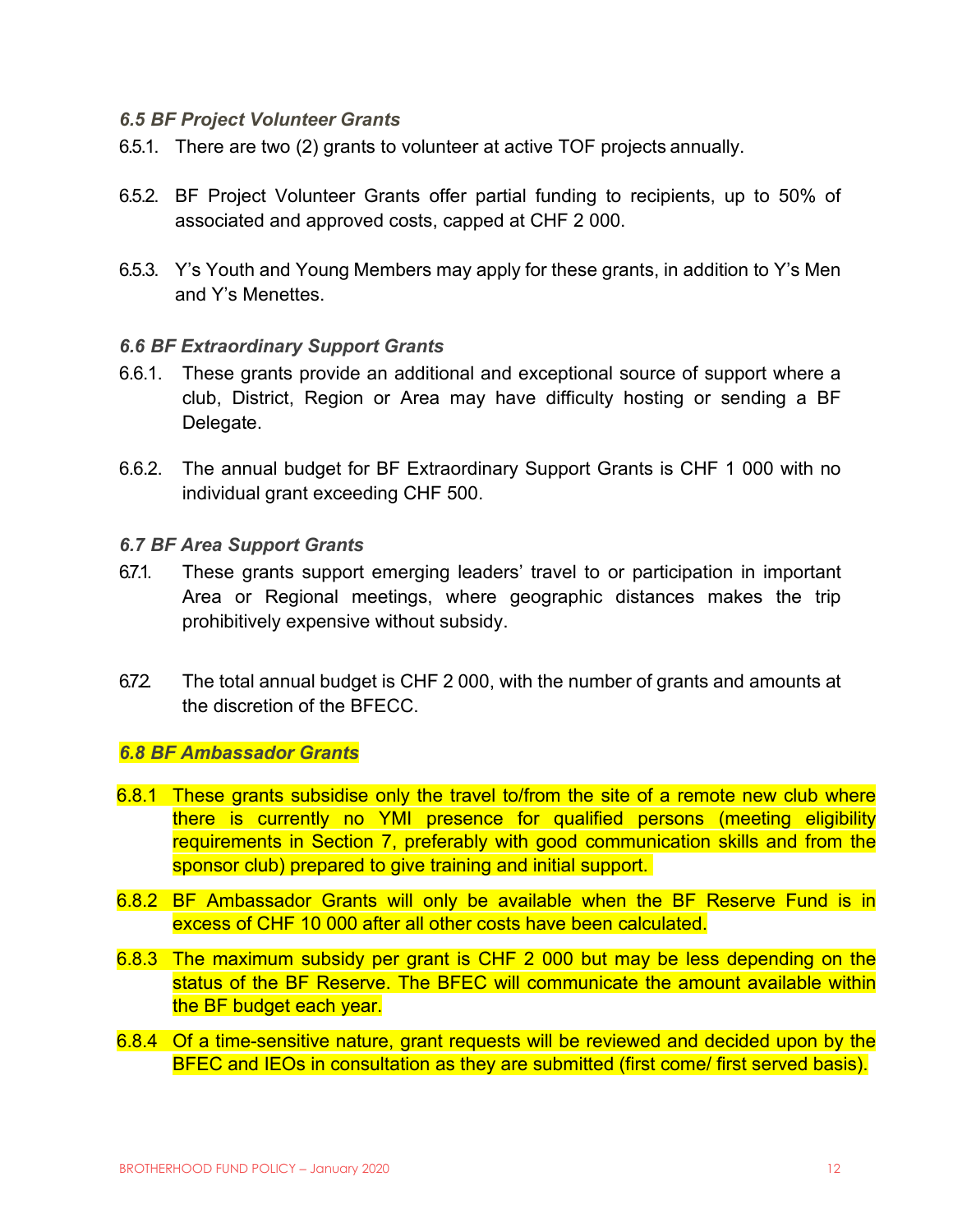# <span id="page-13-0"></span>7. Grant Approval

- 7.1. The BFEC evaluates all BF applications and decides grant allocations.
- 7.2. The BFEC advises the International Council of the grant decisions.
- 7.3. The BFEC informs unsuccessful applicants while ITC is responsible for contacting successful applicants.
- 7.4. Interested candidates apply on line: BF Application Form
- 7.5. Applications must be endorsed by the applicant's home club and the contact details of the CP provided in the application so that his/her recommendation may be acquired.
- 7.6. The BFECC, in cooperation with International Headquarters, shares copies of received applications with the relevant Area and Regional Troikas, the members of which can then comment to the BFEC. A lack of feedback from these leaders is interpreted as endorsement/ support of the application.
- 7.7. Y's Men/ Y Service members who have demonstrated leadership potential and high interest in the movement should be encouraged to apply for a Brotherhood Fund grant. Grants from the Brotherhood Fund are to be considered as investment in future leadership and should not be given as a reward to past Y's Men leaders.
- 7.8. Grants are awarded only to individuals who have not been elected to the International Council level or above.
- 7.9. Only one BF Cultural Exchange Grant can be given to Y's Men from the same club in one year.
- 7.10. Only one BF Convention Grant should be given to Y's Men from the same club in one year.
- 7.11. A BF grant may be allocated to a Y's Menette in good standing for support of travel which is in the interests of the Y's Men movement.
- 7.12. A BF grant may be allocated to a professional YMCA staff person for support of travel which is in the interests of the Y's Men movement.
- 7.13. A BF grant may be allocated to a YEEP student, during or following completion of a successful YEEP exchange, for support of travel which involves visitations toY's Men's Clubs or Conventions, where promotion of the YEEP programme is part of the purpose of the travel.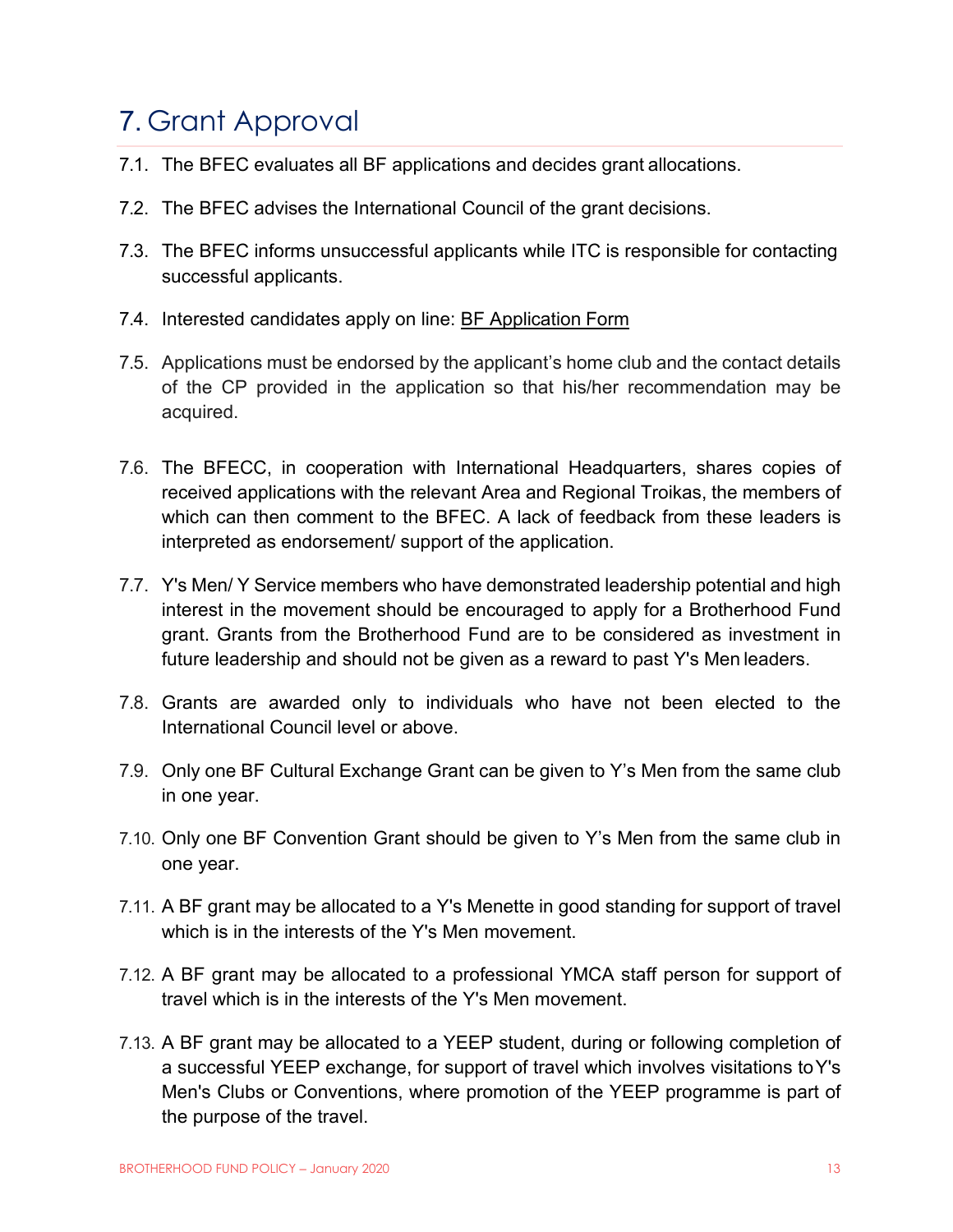- 7.14. The BFEC should recommend substitutes where the number of quality applications makes this possible.
- 7.15. The BFECC is authorised to withdraw any BF Cultural Exchange when he/shehas not received a travel plan from the AP(E) or application from potential delegate.
- 7.16. The ITC is authorised to evaluate all planning activity and may suggest to BFECC that he/she consider disqualification of any BF Delegate where coordination and correspondence is found to be insufficient. ITC may also, based on his/her evaluation, recommend substitution of a BF Delegate.
- 7.17. A Y's Man who has received a BF grant shall normally not be eligible to receive a second grant.
- 7.18. But a Y's Man who has been granted a BF Convention Grant may apply for a BF Cultural Exchange Grant after a minimum period of three years.
- 7.19. Similarly, a Y's Man who has been granted a BF Cultural Exchange Grant may apply for BF Convention Grant after a minimum period of three years.
- 7.20. In special cases a second BF Cultural Exchange Grant may be given after some years to the same leader, but priority shall be given to new applicants. In such cases BFECC shall be convinced of the merit of the BF Delegate as a true and effective ambassador of YMI during his/her first travel.
- 7.21. Every delegate must have the interest of the movement at heart and be actively engaged in advancing the efforts of the YMCA.
- 7.22. No delegate shall receive any financial grant unless his/her home club is fully up to date with its obligations (reports, rosters and dues, i.e. in good standing) to the International Association for the immediately preceding semester.
- 7.23. The home club of each delegate shall have made a minimum contribution to BF of CHF 5 per member (Alf Reynolds Award Level 1) for the year preceding the application.
- 7.24. The Alf Reynolds (AR) requirement may be waived if the delegate is not a Y's Men/ Y Service Club member or if, in the opinion of the Selection Committee, other factors are deemed of greater importance.
- 7.25. Every delegate should be able to converse in English and/or the language of the country of visitation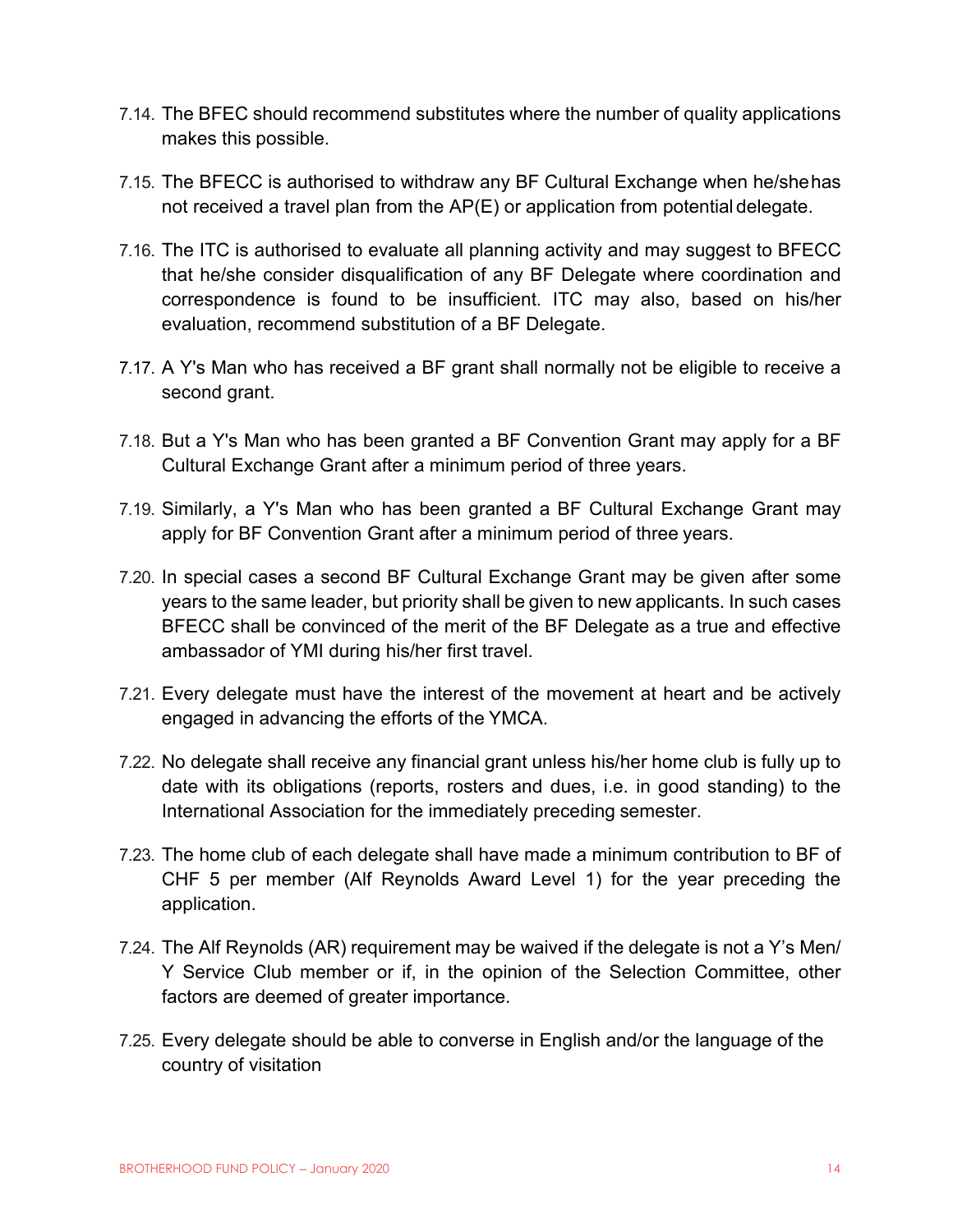## <span id="page-15-0"></span>8. Obligations Assumed by Delegates

- 8.1. A delegate accepting a BF Cultural Exchange Grant shall be prepared to stay three to five weeks, visiting clubs on his/her itinerary.
- 8.2. The Chairperson of BFEC shall be authorised to allow a shorter period of travel, which shall not be less than two weeks, when it is impossible for the delegate to travel for the standard minimum of three weeks. Reasons for such shorter travel should be stated by the requestee.
- 8.3. A delegate may be accompanied by his/her spouse or by one immediate family member with the associated costs borne by the delegate.
- 8.4. Other travel companions will be considered on a case-by-case basis with approval dependent on acceptance by the hosts.
- 8.5. It is recommended that the delegate come with reasonable funds of his/her own since he/she may be required to pay for meals during his/her travel. The delegate shall not be required to pay any board, lodging or transportation costs incurred as part of the planned BF itinerary. These shall normally be met by the Host Club, Region or Area or, if that is impossible, by the BFEC after previous acceptance in connection to the BF planning. The delegate shall pay for sightseeing, supplies, souvenirs and other personal expenses. Expenses incurred through digression from the planned visitation itinerary shall also be borne by the delegate.
- 8.6. A delegate shall adhere to the itinerary outlined by the Area and/or Regional Travel Coordinators. Itineraries may include brief stopovers for other reasons only by specific prior arrangement with the Travel Coordinator.
- 8.7. A delegate shall make all necessary arrangements concerning visas.
- 8.8. A delegate shall purchase the cheapest, reasonable travel ticket and necessary travel insurance only after he/she is notified of the ITC's approval. The cost of these will be reimbursed by YMI (up to CHF 200 for travel insurance).
- 8.9. A delegate may wish to provide the following information to assist local travel coordinators in developing a personalised itinerary and/or to help BF Promotion efforts: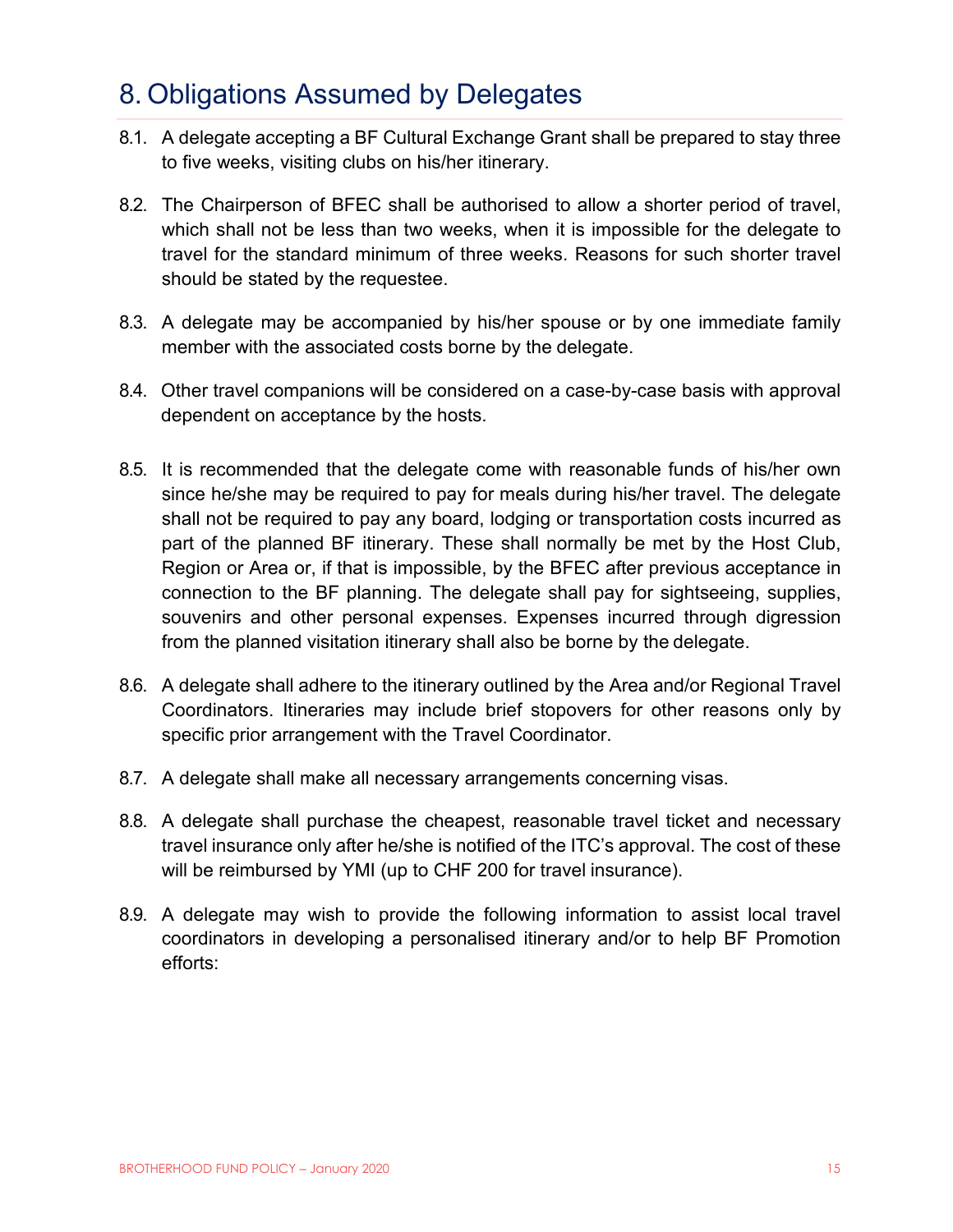- a recent passport-sized photograph (individual or family)
- general information concerning Y's Men and YMCA activities—offices or positions held, number of years of service, etc.
- general personal and family information—education, marital status, children, church affiliation, hobbies, etc.
- name of Brother Club if local Club maintains such a relationship
- other organisations in which delegate is active—Rotary, Kiwanis, lodges, professional organisations, etc.
- 8.10. A delegate submitting this data accepts that it is public domain and while Y's Men International shall not share the information for other than its intended purpose, neither does it have the capacity to take extraordinary precautions to protect it.
- 8.11. Following his/her return home a delegate shall be prepared to share his/her experiences and observations with the clubs of his/her Region. A reasonable effort shall be made to accomplish this in person. A schedule of presentations or visitations shall be submitted to the AP within 30 days of delegate's return.
- 8.12. A BF Delegates' Travel Report shall be sent to ITC, BFECC, IP, IHQ and APs of home Area and of Area(s) visited within 30 days of delegate's return.

# <span id="page-16-0"></span>9. Obligations Assumed by the Brotherhood Fund or **International**

- 9.1In accordance with the classification of the grant, part or all of the following will be assumed by the Brotherhood Fund and/or International:
	- Proper certification for obtaining necessary entry visas.
	- Cheapest feasible round-trip tourist class transportation.
	- Reasonable effort to ensure that delegate is met personally upon arrival at port of entry.
	- Economical transportation from port of entry to port of departure including club visitation itinerary *en route.*
	- International, Area or Regional Convention expenses—registration, lodging and meals.
	- Travel insurance up to a value of CHF 200
	- All required medications and vaccinations and up to CHF 100 for those recommended by a professional medical practitioner or entity
	- Transportation to/from a delegate's home airport upon submission of receipts from the transport company
	- Transportation by private car to/from home airport will be reimbursed at a rate of CHF.40 per kilometer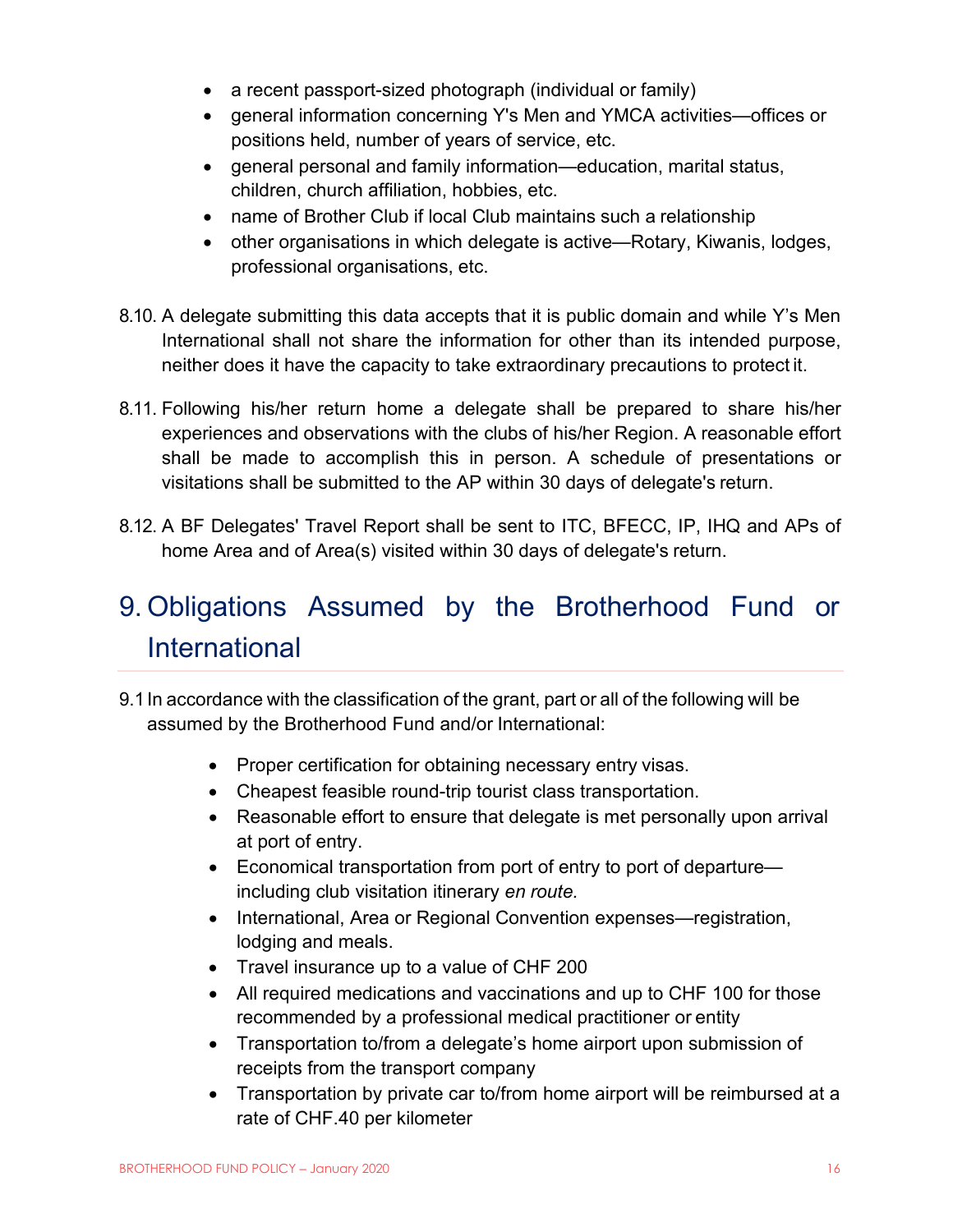## <span id="page-17-0"></span>10. Obligations of Club Accepting Visitation

10.1 Each club accepting visitation by a Brotherhood Fund delegate shall be prepared to:

- Meet delegate personally upon arrival in the community
- See that the delegate has contact information (name, address, email, telephone) for at least two club members prior to his/her departure from home
- Provide housing and meals preferably in private homes
- Arrange widest possible schedule of YMCA and community contacts tempered with reasonable periods of free time for relaxation
- Ensure delegate's departure on time to next point on visitation itinerary

# <span id="page-17-1"></span>11. Brotherhood Funds with International Accounts Manager

- 11.1. When local circumstances so require, money for BF may be kept within a country in an International Account set up after approval of the International Council and handled by an International Accounts Manager who shall:
	- Make reports of all such funds as required by IHQ, the International Treasurer or ISD BF
	- Disburse such funds only upon authorisation of the BFECC

## <span id="page-17-2"></span>12. Policy Amendments

12.1. Any section of this policy may be altered or deleted, or additional sections made effective, by a majority vote of the International Council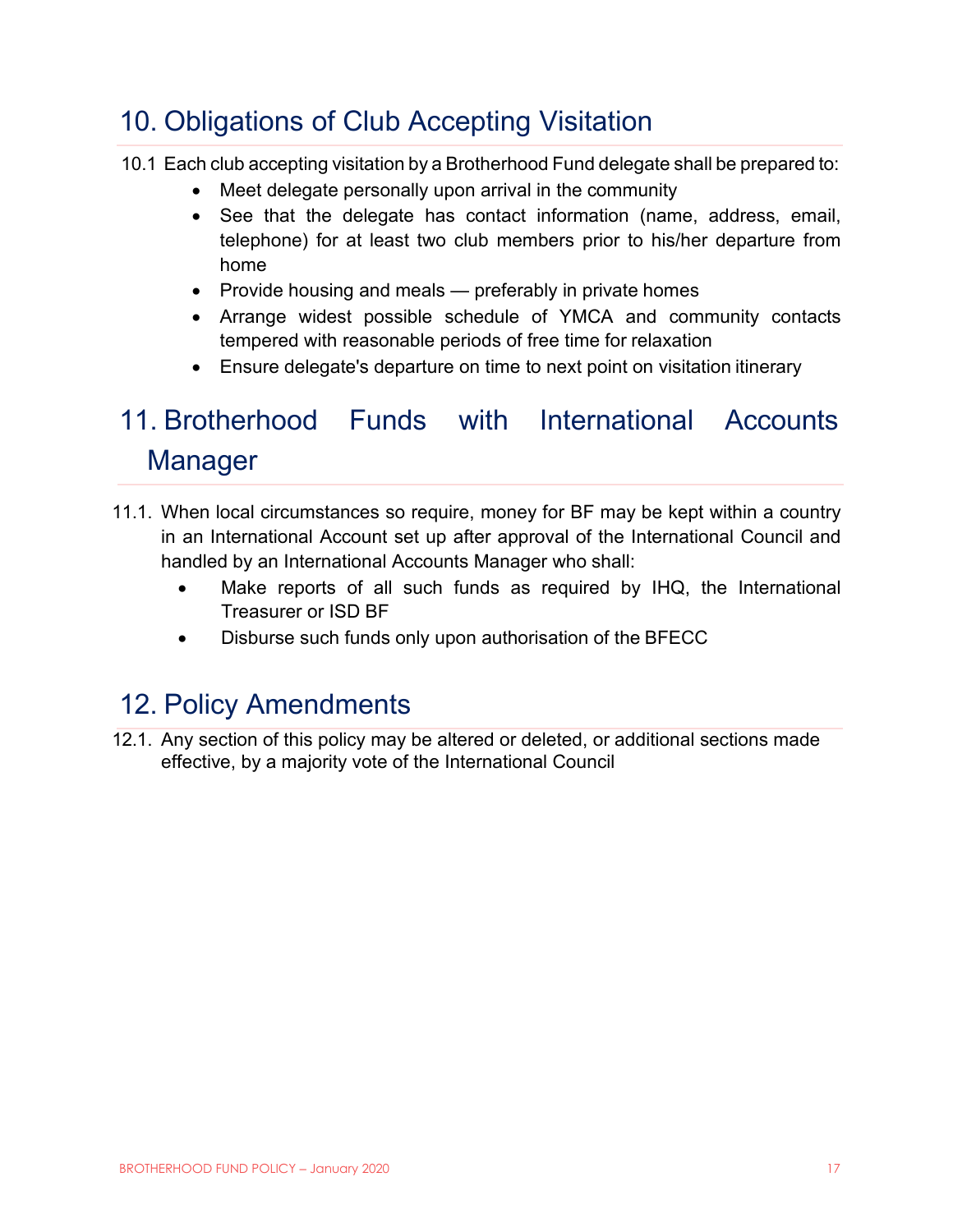# <span id="page-18-1"></span><span id="page-18-0"></span>APPENDIX I

## **BF BUDGET PROPOSAL IN SWISS FRANC (CHF)**

| Item                                         | <b>BF Actual</b><br>2018/19 | <b>Budget</b><br>2019/20 | <b>Provisional</b><br><b>Budget</b><br>2020/21 | Pre-<br><b>Provisional</b><br><b>Budget</b><br>2021/22 |
|----------------------------------------------|-----------------------------|--------------------------|------------------------------------------------|--------------------------------------------------------|
| <b>Opening Balance</b>                       | 262,750.00                  | 230,723.00               | 162,008.00                                     | 78,783.00                                              |
| <b>BF INCOME</b>                             |                             |                          |                                                |                                                        |
| <b>Cash Contributions</b>                    | 81,195.00                   | 88,000.00                | 88,000.00                                      | 88,000.00                                              |
| <b>Stamp Sales</b>                           | 370.00                      | 500.00                   | 500.00                                         | 500.00                                                 |
| <b>Total BF Income</b>                       | 81,565.00                   | 88,500.00                | 88,500.00                                      | 88,500.00                                              |
|                                              |                             |                          |                                                |                                                        |
| <b>BF EXPENSE</b>                            |                             |                          |                                                |                                                        |
| $\overline{\text{ITC}}$                      | 4,000.00                    | 4,000.00                 | 4,000.00                                       | 4,000.00                                               |
| BF Administration (10% income)               | 8,157.00                    | 8,850.00                 | 8,850.00                                       | 8,850.00                                               |
| <b>Total BF Administration</b>               | 12,157.00                   | 12,850.00                | 12,850.00                                      | 12,850.00                                              |
|                                              |                             |                          |                                                |                                                        |
| <b>Internatonal Officer Travel</b>           | 16,000.00                   | 11,505.00                | 10,620.00                                      | 10,620.00                                              |
| <b>Youth Convocation</b>                     | 52,500.00                   | 0.00                     | 12,390.00                                      | 0.00                                                   |
| Youth Support                                | 0.00                        | 2,650.00                 | 2,650.00                                       | 2,650.00                                               |
| <b>Total to Operating Account</b>            | 68,500.00                   | 14,155.00                | 25,660.00                                      | 13,270.00                                              |
|                                              |                             |                          |                                                |                                                        |
| <b>BF Cultural Exchange Grants</b>           | 11,825.00                   | 19,200.00                | 19,200.00                                      | 19,200.00                                              |
| <b>BF Convention Grants</b>                  | 1,328.00                    | 12,000.00                | 15,115.00                                      | 12,000.00                                              |
| <b>BF Project Volunteer Grants</b>           | 0.00                        | 4,000.00                 | 4,000.00                                       | 4,000.00                                               |
| <b>BF Area Support Grants</b>                | 0.00                        | 2,000.00                 | 2,000.00                                       | 2,000.00                                               |
| <b>BF Extraordinary Support Grants</b>       | 0.00                        | 1,000.00                 | 1,000.00                                       | 1,000.00                                               |
| BF Area Discretionary Leadership Grants      | 19,164.00                   | 15,925.00                | 17,700.00                                      | 17,700.00                                              |
| <b>Total Travel Grants</b>                   | 13,153.00                   | 38,200.00                | 41,315.00                                      | 38,200.00                                              |
|                                              |                             |                          |                                                |                                                        |
| Financial Hardship Reserve/Green allocations | 0.00                        | 20,000.00                | 20,000.00                                      | 20,000.00                                              |
| <b>BF Ambassadors</b>                        |                             | 16,000.00                | 12,000.00                                      | 12,000.00                                              |
| <b>Total ADL &amp; Reserve</b>               | 32,317.00                   | 90,125.00                | 91,015.00                                      | 87,900.00                                              |
|                                              |                             |                          |                                                |                                                        |
| <b>Contingencies</b>                         | 618.00                      | 885.00                   | 885.00                                         | 885.00                                                 |
|                                              |                             |                          |                                                |                                                        |
| <b>Total BF Expense</b>                      | 126,745.00                  | 156,215.00               | 171,725.00                                     | 153,105.00                                             |
| <b>Outcome</b>                               | $-45,180.00$                | $-67,715.00$             | $-83,225.00$                                   | $-64,605.00$                                           |
| <b>FINAL RESULT</b>                          | 217,570.00                  | 163,008.00               | 78,783.00                                      | 14,178.00                                              |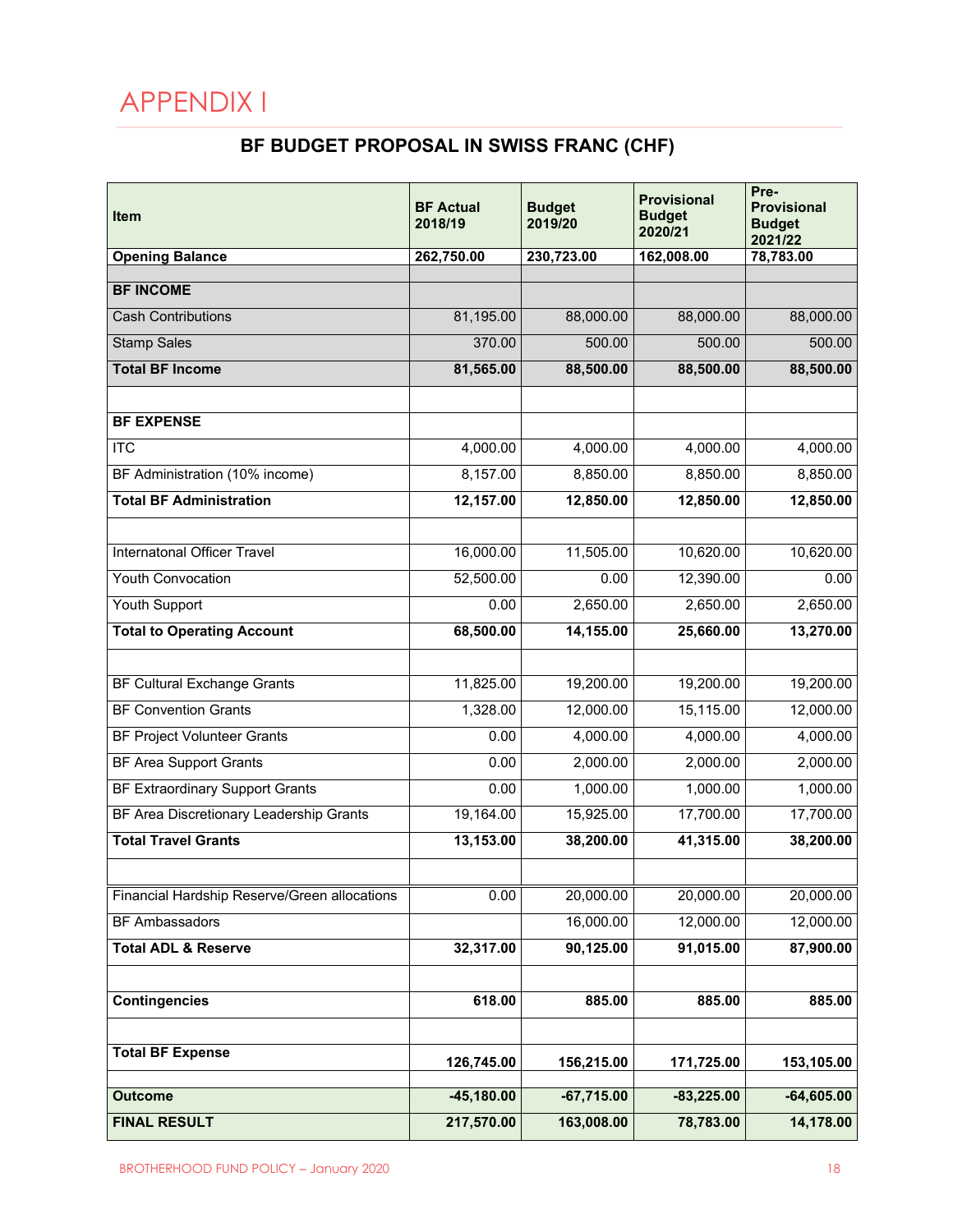## <span id="page-19-1"></span><span id="page-19-0"></span>APPENDIX II

## **AREA DISCRETIONARY LEADERSHIP CALCULATION IN SWISS FRANC (CHF)**

| <b>AREA</b> | <b>CONTRIBUTION</b> | <b>FLAT</b>    | <b>PROPORTIONAL</b> | <b>TOTAL</b>   |
|-------------|---------------------|----------------|---------------------|----------------|
|             | TO BF 2011/12       | <b>SUBSIDY</b> | <b>SUBSIDY</b>      | <b>SUBSIDY</b> |
|             |                     |                |                     |                |
| <b>AFR</b>  | 105.00              | 1,343          | 10.50               | 1,353.75       |
|             |                     |                |                     |                |
| <b>ASI</b>  | 44,905.00           | 1,343          | 4,490.50            | 5,833.75       |
|             |                     |                |                     |                |
| <b>CAC</b>  | 6,720.00            | 1,343          | 672.00              | 2,015.25       |
|             |                     |                |                     |                |
| <b>EUR</b>  | 31,482.00           | 1,343          | 3,148.20            | 4,491.45       |
|             |                     |                |                     |                |
| <b>IND</b>  | 3,123.00            | 1,343          | 312.30              | 1,655.55       |
|             |                     |                |                     |                |
| <b>KOR</b>  | 12,977.00           | 1,343          | 1,297.70            | 2,640.95       |
|             |                     |                |                     |                |
| <b>LAM</b>  | 1,094.00            | 1,343          | 109.40              | 1,452.65       |
|             |                     |                |                     |                |
| <b>USA</b>  | 7,054.00            | 1,343          | 705.40              | 2,048.65       |
|             |                     |                |                     |                |
|             | 107,460.00          | 10,746         | 10,746              | 21,492.00      |

ADL Funds are typically reserved for the following activities:

- 1. Club Visitations
- 2. Conventions
- 3. Extension
- 4. Training